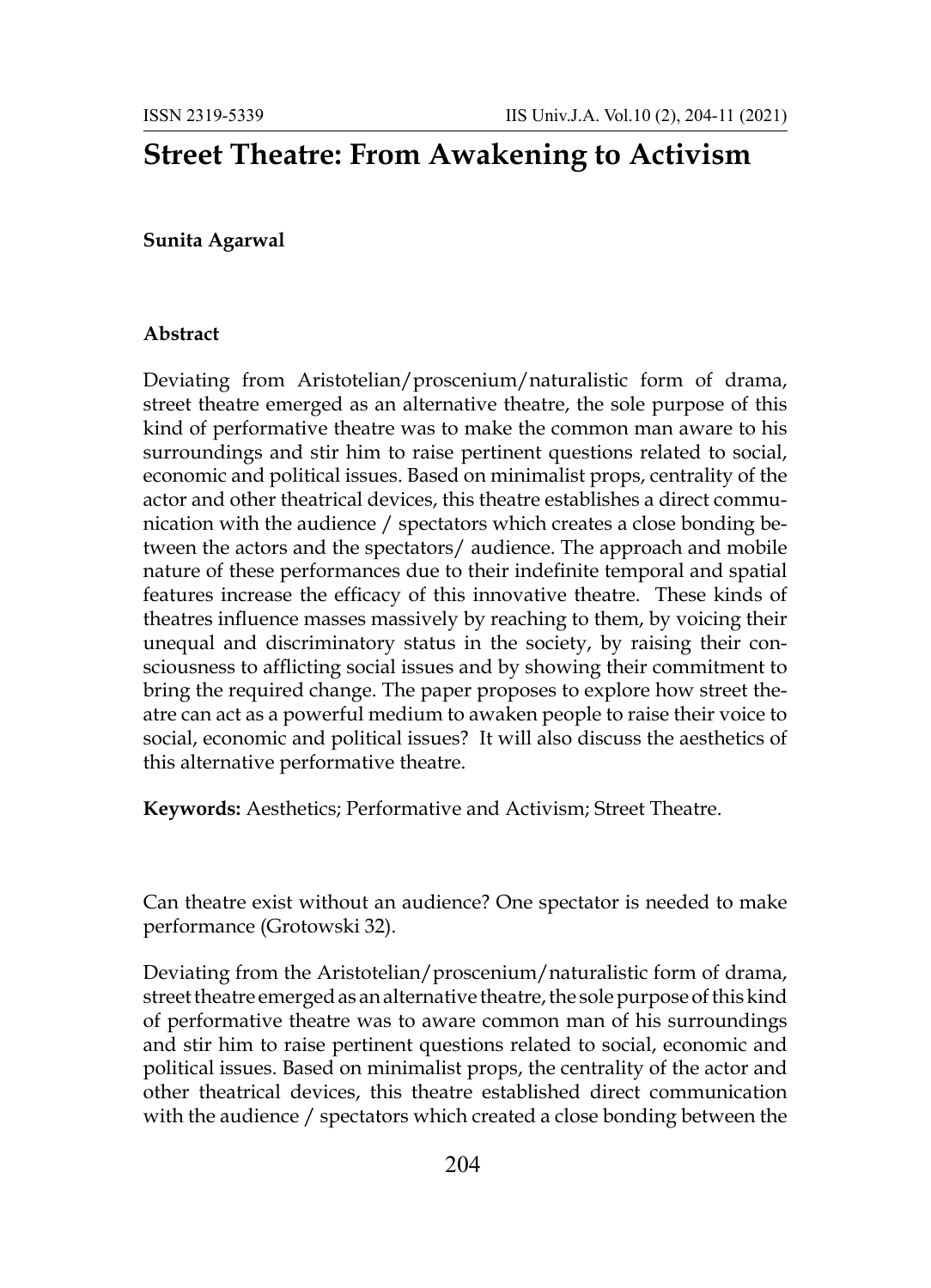actors and the spectators/ audience. Safdar Hashmi founder of JANAM (Jan Natya Manch) defined street theatre as "a militant political theatre of protest whose function is to agitate the people and to mobilize them behind fighting organizations". The approach and mobile nature of these performances due to their indefinite temporal and spatial features increase the efficacy of this innovative theatre. Breaking the imaginary fourth wall which created an illusion of reality for the audience simultaneously distancing the audience from actors, street theatre makes its performance in the open daylight without any paraphernalia of stage, light, costume or other technical theatrical devices.

The concept of street theatre abolishes the demarcation of separate spaces for the artist and the viewers and professes equality of all human beings. Street, a public domain belongs to people and is returned to them in the process of such performances. Such public places are never neutral and pure. They carry their own stories, histories, politics and memories with them. The spectators associate to these histories, memories and political content individually and collectively, which shapes the storyline/theme of the play. Influenced by these reminiscences, they receive and respond to the play creating new ideas and political views. These kinds of theatres influence masses massively by reaching to them, by voicing their unequal and discriminatory status in the society, by raising their consciousness to afflicting social issues and by showing their commitment to bring the required change. The active participation of the actors/ performers and spectators/ gathering at the end of the performances entails the success and serves the motto of these theatrical activities. Diversity of performances and diversity of venues in Street theatre renders opportunities to address diverse audience/spectators and offers different possibilities than conventional theatre.

In alternative theatres like street theatre, there is a shift in the actor/audience relation and new paradigms are constructed and most importantly in these performances the audience emerges as a tangibly active creator in the theatrical event. Though the role of the spectators/audience unlike conventional/naturalist theatre cannot be always predetermined and it often depends largely on direct relationship with performance and performers. In such performances, the communication between the actor and the audience operate bi-directionally. This direct communication stirs the audience up from their passivity and they become 'spect- actor' (Augusto Boal1 ) as in the' theatre of oppressed' and are motivated to challenge and struggle for their problems and thus the experience of these kinds of performance usually proves therapeutic to them.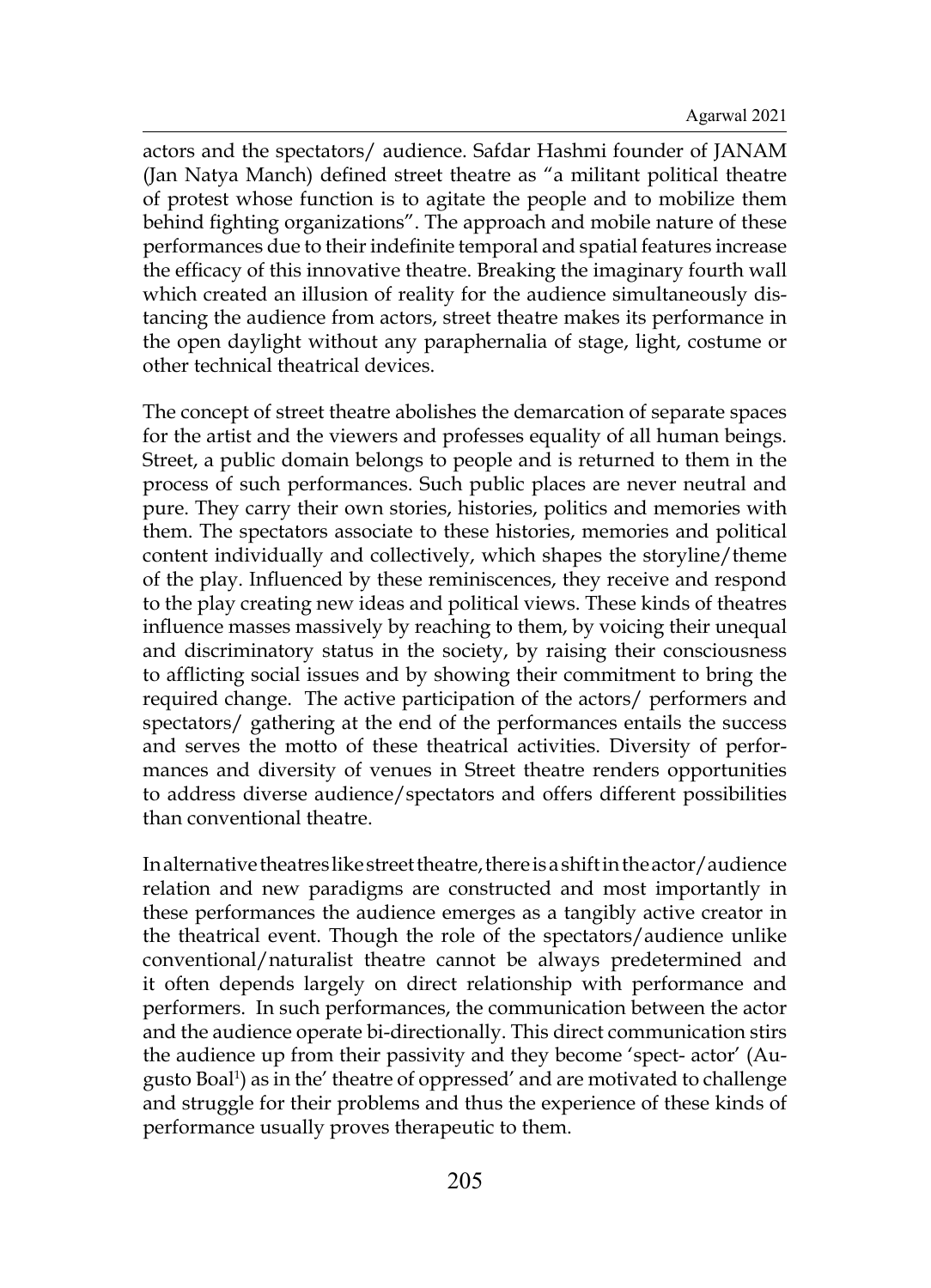The very use of the public spaces where public can meet, discuss and ponder over common issues lend a political dimension to street performances. Most of the street theatre carries the strong political connotation and because of usually subtle or direct connections, these plays/performances have always been looked suspiciously and the authorities have attempted to hamper these performances by certain legal imposition and other means in the past. Safdar Hashmi<sup>2</sup>, the founder of the JANAM ( Jan Natya Manch) was fatally attacked during the performance of his most popular play *Halla Bol* (Attack) at Shahibad at the outskirts of New Delhi on 1st January, 1983. The next day, he succumbed to his injuries. As a tribute to him, his wife along with the JANAM troupe went to the same place and completed this revolutionary play. The play exposed the pathetic condition of the mill/industry workers and was a severe attack on insensitive and corrupts power structures. The play exploits slogan shouting as an effective technique to make the performance participatory. The song

Say it aloud, workers, say it aloud, halal bol…..halla bol!

Fight it back, workers fight it back…

Struggle is our slogan

The song and rhythm immediately touches the audience and they join the chorus and become a part of the struggle and then action. Street theatre has been considered revolutionary in this sense that they provoke the spectators to their rights and responsibilities. Due to this potentiality of street theatre, this form has been exploited for social and political protest. Relevant themes of these plays draw immediate attention of the readers/ audience and spectators forcing them to think and voice their concerns to existing issues and problems.

Street theatre has a long history of its origin both in European drama and Indian drama. We can observe trace and influence of diverse range of theatres and performances on this collaborative theatre. In Russian Agitprop to the theatre of oppressed of Augusto Boal, in the poor theatre of Grotowski to Absurd theater of Samuel Beckett<sup>3</sup> and Eugene Ionesco<sup>4</sup>, and Epic theatre of Bertolt Bretch<sup>5</sup>, we can find elements and features of this alternative theatre. In London from 1500 to 1642, there were three most significant types of theatre. *Midsummer Watch, the Lord Mayor's Shaw and the Royal Entry*. These theatres were also recognized as The Earth or The People's theatre. In India, the formation or IPTA (Indian People's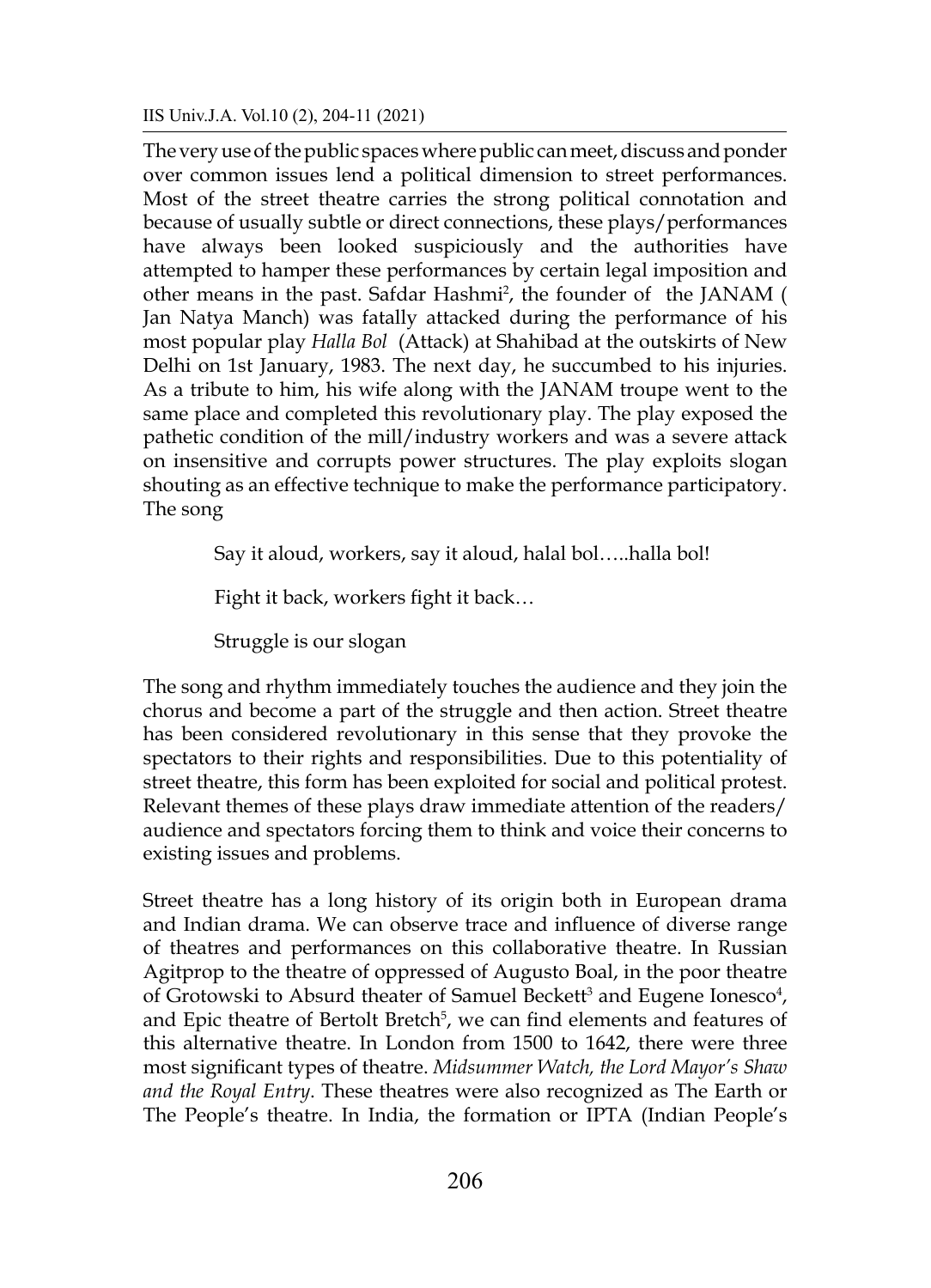theatre Association)<sup>6</sup> in 1943 in Bombay surged drama and theatre activities. It is believed that improvisatory street theatre mainly derived from an ancient Russian theatre, agitprop, and a portmanteau of agitation and propaganda which spread during the Russian revolution in 1917. Both the theatres take up social, economic and political issues of underprivileged and attempt not only to awaken them, but to make them think, question and active to their rights and concerns. In Bharat's *Natyashastra Lokdharmi* which 'refers to the realistic mode of dramatic representation (*Natyashastra*: 14:61)' shares a close affinity to the street theatre. These types of plays were simple in the plot and life oriented and were produced without any artificial behavior or costumes. In *Natyashastra* we get a reference of shifting of the open theatre to the closed enclosure. The purpose of which was to defend art and creative expression from political and ideological influences. Contrastively the concept of the street theatre is premised on raising voice for political rights of the deprived.

In 1944, the first street theatre named *Nibanna* was said to be staged by Bijon Bhattacharya. The play was based on the exploitation of peasants by Bengali landowners. IPTA contributed in popularizing this form in the early 1950's during Bandimukti Andolan and gradually it spread across India. Many politically motivated theatres adapted this powerful performative form to mobilize the marginalized groups. Initially folk tales remained at the centre of the street theatre and it was used by those playwrights and the artist who believed in the leftist/ Marxist ideology and they had a firm conviction that this subversive theatre form can prove catalytic in bringing a change in the society. They considered it as an empowering tool which can stir up the masses to their problems.

One of the major proponent exponents of this theatre was Badal Sircar. After *EbomInderjee*t (1963), *Pagala Ghora (*1967) and *Baki Itihas* (1965) Sircar moved away from proscenium theatre to 'third theatre'. Badal Sircar7 (1925-2015)**,** Bengali dramatist, theatrist, actor and performer is known for his anti-establishment plays written during the Naxalite movement.He was extremely influenced by the western dramatists and theatrists like Bertolt Brecht, Samuel Beckett, and Ionesco. His innovative 'Third Theatre' synthesized the elements of folk theatre and urban westernized proscenium theatre. For him, theatre was a direct dialogue between the actors and the audience and it should have human connection between them without any hierarchy. In the play, *Tringsha Shatabdi*,(1966) a direct communication with the audience is achieved when the protagonist questions the audience. He asks, "And you? What are you going to do? Have you decided? You? You? You?( TS6) This direct address to the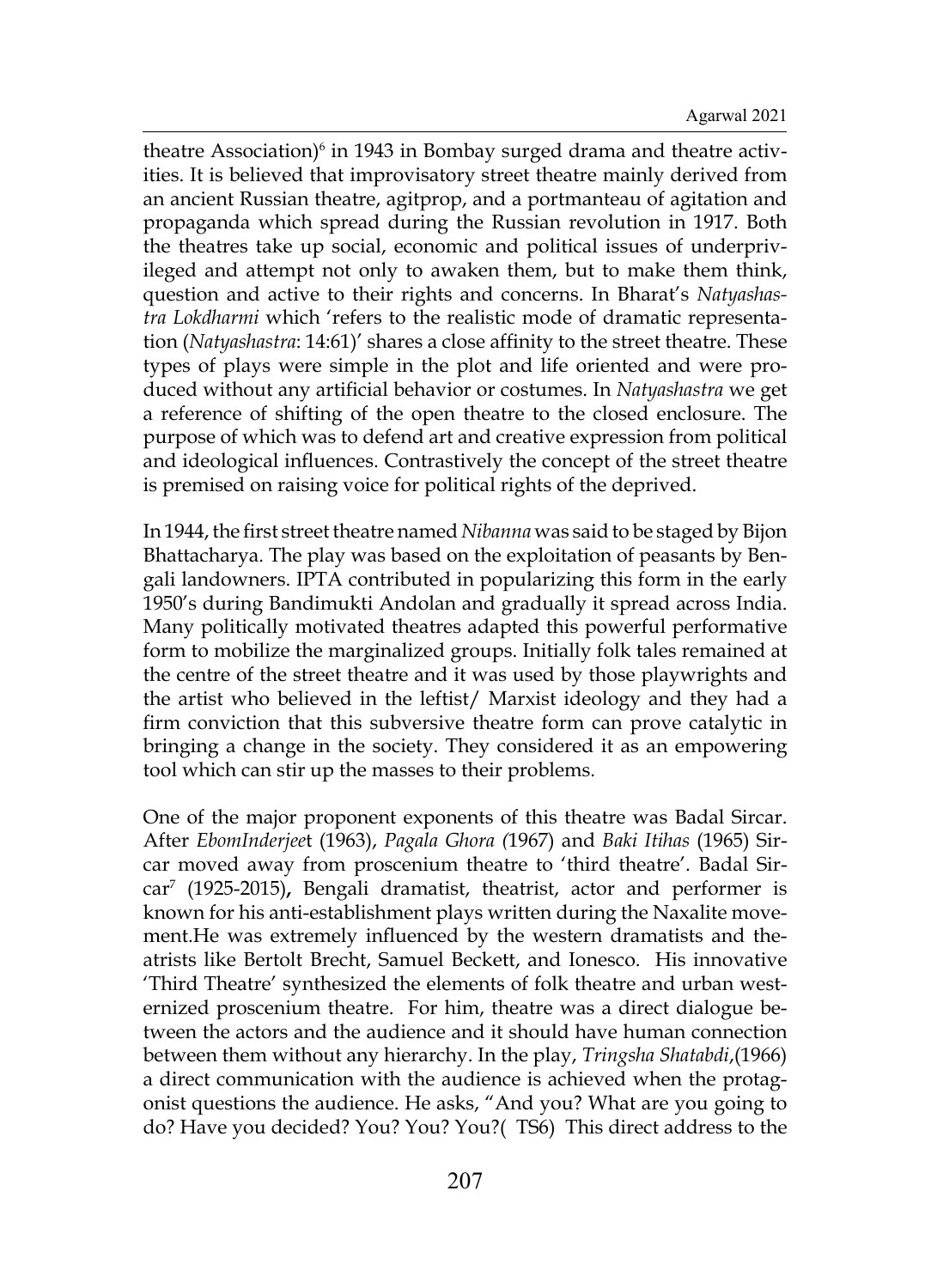audience makes the performance a collaborative act and transforms the role of audience to decision makers and activist. This 'live immediacy' and theatricality are the features which separate theatre from cinema and render this art a primacy over other creative forms. Siracar rejected the structures, conventions and expensive nature of urban proscenium theatre and worked for theatre of conscience which is available and accessible to all. He believed in maximum use of human body as a prop to emphasize the theme of the play. For him, human body can convey different emotions and vistas of life successfully. In the changing language of theatre, he says that" the basic tool of trade of the art of theatre is the human body. It is the presence of human body that ultimately distinguishes theatre from cinema."(17). His actors as a member of 'ensemble theater' formed trees, arches, a railway compartment, a bus, a machine with their bodies to fulfill the demands of the narrative. In his seminal work *On Theatre* in the chapter on third d theatre he emphatically asserts, "theatre is a human act, hence all the human beings involved- whether as performer or as spectators- should be free in their relations with one another.( Sircar "The Third Theatre" in *On Theatre*.44)

Badal Sircar's play *Michhil* (Bengali word for the procession) was first performed on 14 April 1974 at village Ramchandarpur in West Bengal and since then thematic relevance of this play approves it for representation across the globe. The play is a seething attack on prevalent corrupt social evils, practices, and exploitative power centers which pave for class distinctions. The protagonist Khoka (a boy) is a non-existent common man who lives and dies with no identity despite his best efforts. In frustration, he announces, "I was killed .i. Me. Here I am …. I was killed today. I was killed yesterday…. Last week …. Last month… last year. I am killed every year." (Michhil 45). The Common fate and interest of the common man engages the spectators and finds an immediate response from the audience and they are forced to raise their voice and are ready to participate in the endeavor of social change. Similarly, in other plays like Bhoma, Stale news, and Indian History made Easy, Sircar comments and critiques contemporary socio- economic and political issues elaborately, analytically and theatrically and appeals to audience to take action against these problems.

Influenced by Marxist ideology and with firm belief in equality for all, Safdar Hashmi is another prominent propagator of the street theatre. After his separation from IPTA, he founded JANAM to stage/show the theatre to stimulate positive social change. His plays deal with the existential question of marginalized human beings and employ modes of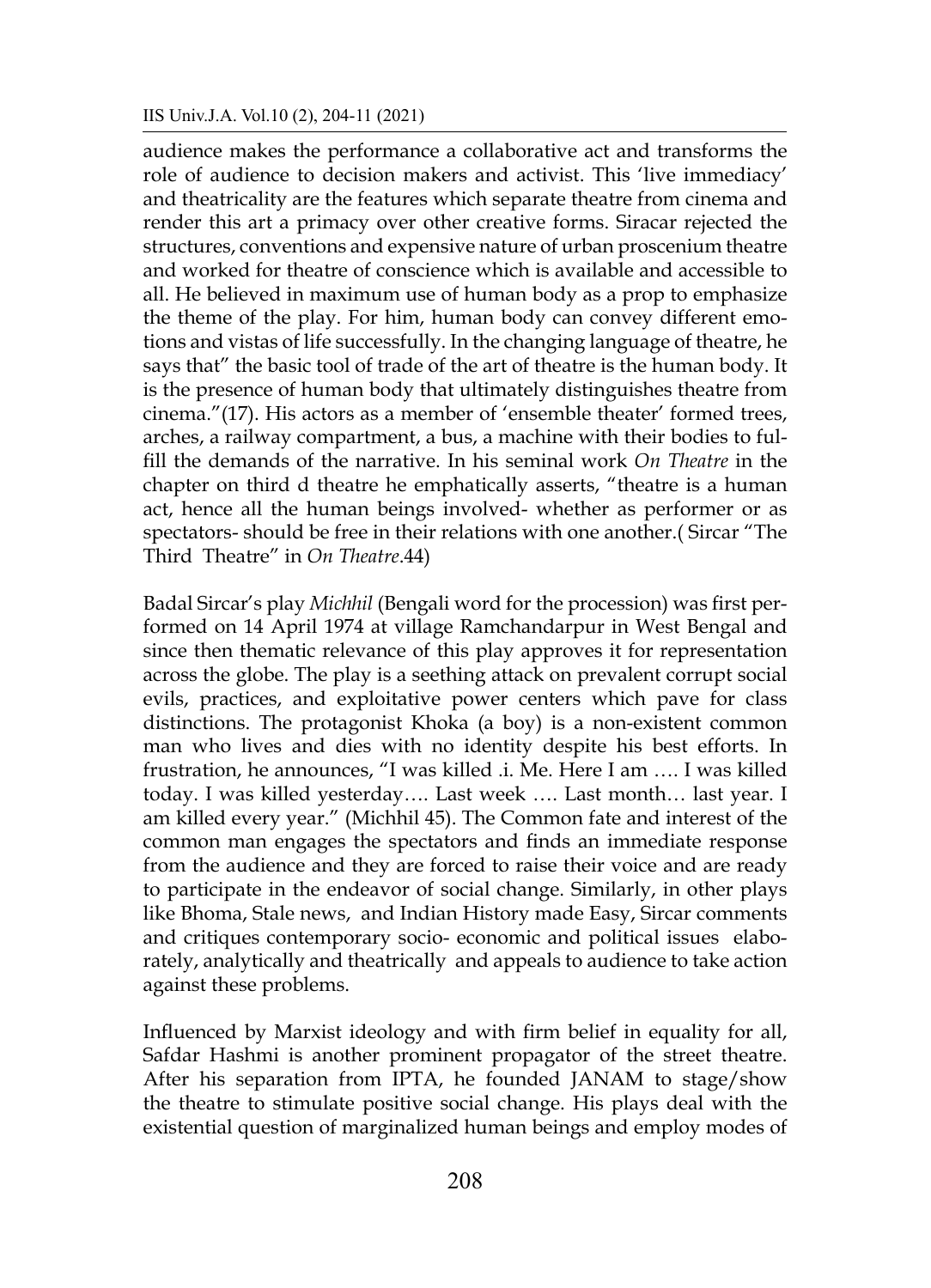performances as tactics of resistance and intervention in the day today struggles of their rights. Based on a real incident at the Harig India factory gate on the outskirts of New Delhi in 1977 in which seven workers were killed, the play *Machin*e criticizes the selfish and relentless attitude of mill/factory owners, who do not care for workers' life to smash workers' agitation for wage rise and other facilities and exhorts the workers to struggle for their rights in unison like a machine. In the play 'Machine' is used metaphorically and the effective use of slogan again intensifies the movement and the mood of the play. Like Indian folk plays, the role of sutradhar/ narrator provides the link between the audience and the story and also raise certain very pertinent questions. In the play *From Village to City,* he discusses about the oppressive power structures prevalent in the society and is operative both in the village and in the city in diverse forms. The Common man suffers with poverty, unemployment, hunger, disease and other problems because of this corrupt system.

Street theatre is a distinct form of theatrical representation with aesthetics of its own. In theory and inspiration, street theatre has drawn majorly from the post 1917 political theater. Contemporary Indian Street Theater has been drawing in from our folk and classical dramas as well as from the western theatre. The political demonstration, pamphlets, wall posters, agitation speeches all have contributed in to creating the diverse forms adopted by street theater. However, in the last 20 years, street theatre have undergone drastic change, now it is not restricted to protest and political causes, but this form is appropriated for educational purpose, for commercials, for campaigning, for promotion of products, to spread social message, for creating environmental issues, for gender sensitization and for creating awareness of government schemes and so on. As a source of community entertainment to edutainment, the significance of this mode of expression cannot be undermined. In this digital and age of virtual communication, there is a desperate need for a platform where humans come across with shared problems and work with fellow human beings for positive and constructive solutions. Moreover, immediate feedback and response, another intrinsic feature of this art form, facilitates in evaluating and collecting opinion of the public and help in decision making for any important issue. To improve the range of the repertoire of good scripts and performativity of the street theatre, the playwrights, directors, artists and performers from the mainstream theatre have to show their interest and work for it. Certainly, Street Theatre can present public issues in public domain like the street, shopping mall, squares or other rural/urban areas and disseminate information, ideas, and views in a simplistic but effective way for awakening the masses for activism.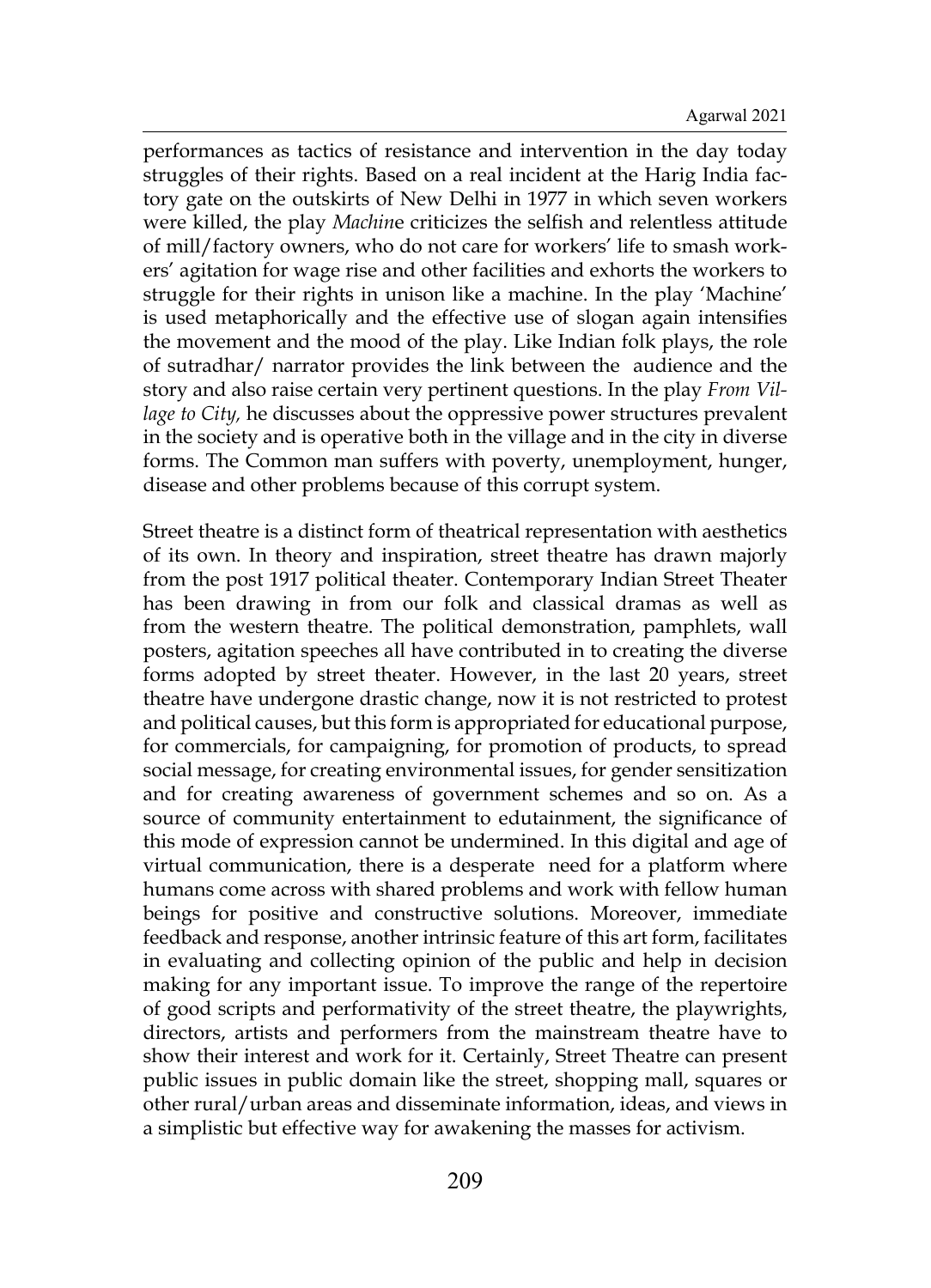### **Endnotes**

- 1. Augusto Boal (16 March 1931 2 May 2009) Drawing inspiration from Freire, Brecht, and Stanislavski, Augusto Boal developed the 'Theater of the Oppressed' in practice throughout his career, starting in the '50s in Brazil and later in Argentina, Peru, Ecuador and France. 'Theatre of Oppressed' is neither theatre as entertainment, nor theatre for propaganda. It is a form of popular community based education which is based on the vision of Paulo Freire and his landmark work on education and the Pedagogy of the Oppressed.
- 2. Safdar Hashmi (12 April 1954 2 January 1989) was a communist playwright and director, best known for his work with street theatre in India. He was also an actor, lyricist, and theorist, and he is still considered an important voice in Indian political theatre. He was one of the major founders of the JANAM( Jan Natya Manch) which organized the radical plays following the ideology and guidelines of IPTA during Independence movement.
- 3. Samuel Barclay Beckett (13 April 1906 22 December 1989) was an Irish novelist, playwright, short story writer, theatre director, poet, and literary translator.
- 4. Eugène Ionesco was a Romanian-French playwright who wrote mostly in French, and one of the foremost figures of the French Avant-garde theatre.
- 5. Eugen Berthold Friedrich Brecht, known professionally as Bertolt Brecht, was a German theatre practitioner, playwright, and poet.
- 6. IPTA Indian People's Theatre Association (IPTA) is the oldest association of theatre-artists in India. IPTA was formed in 1943 during pre independence India to promote theatre.
- 7. Badal Sircar (15 July 1925 13 May 2011), also known as Badal Sarkar, was an influential Indian dramatist and theatre director, mostly known for his anti-establishment plays during the Naxalite movement in the 1970s and taking theatre out of the proscenium

# **Works Cited**

- Bijon Bhattacharya. *Nibanna* : *Of Famine and Resilience: A Play*. Rupa Publications, 24 Apr, 2018.
- Dharwadker, Aparna Bhargava. *Theatres of independence: Drama, Theory, and Urban Performance in India since 1947*. University of Iowa Press,